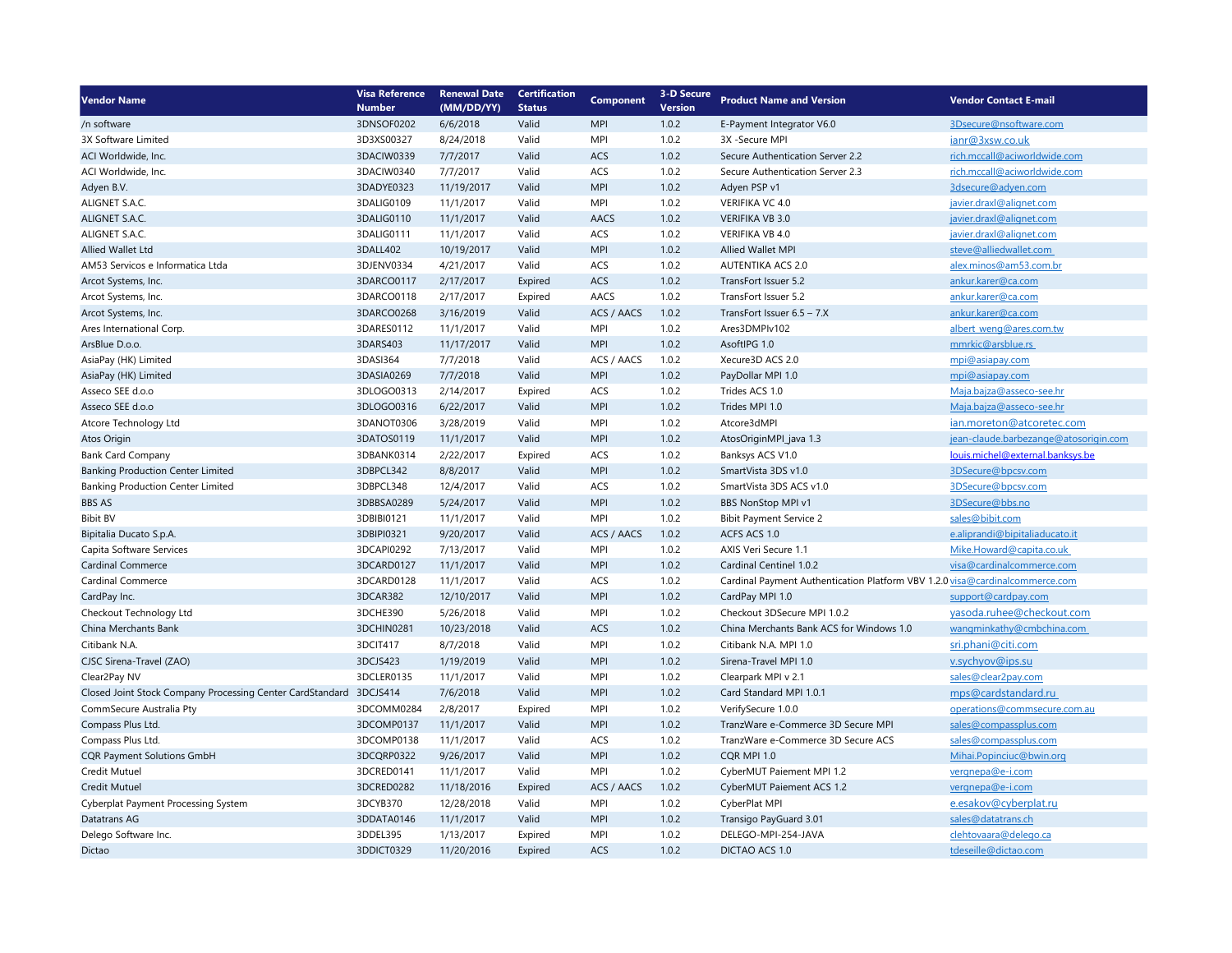| <b>Vendor Name</b>                             | <b>Visa Reference</b> | <b>Renewal Date</b> | <b>Certification</b> | <b>Component</b> | 3-D Secure     | <b>Product Name and Version</b>         | <b>Vendor Contact E-mail</b>        |
|------------------------------------------------|-----------------------|---------------------|----------------------|------------------|----------------|-----------------------------------------|-------------------------------------|
|                                                | <b>Number</b>         | (MM/DD/YY)          | <b>Status</b>        |                  | <b>Version</b> |                                         |                                     |
| Direct Payments Solutions LLC                  | 3DDPS352              | 3/14/2019           | Valid                | <b>MPI</b>       | 1.0.2          | Payment Express MPI 1.0                 | Jerome.Faury@paymentexpress.com     |
| Docdata Payments B.V.                          | 3DTRIP0286            | 10/19/2016          | Expired              | <b>MPI</b>       | 1.0.2          | <b>JMPI 2.0</b>                         | info@docdatapayments.com            |
| DSK Bank Plc.                                  | 3DDSKB0324            | 12/18/2017          | Valid                | <b>MPI</b>       | 1.0.2          | ACI Commerce Gateway 3.1.0              | Rumyana.Naydenova@dskbank.bq        |
| Eigen Development                              | 3DEIGE0148            | 11/1/2017           | Valid                | <b>MPI</b>       | 1.0.2          | MiraSecure3D 1.0                        | info@eigendev.com                   |
| Elara Software GmbH                            | 3DELAR0320            | 9/5/2017            | Valid                | <b>MPI</b>       | 1.0.2          | PayStream MPI 1.0.0                     | cbo@elara-it.com                    |
| Endeavour Internet Business Solutions Ltd.     | 3DEIBS0345            | 9/10/2017           | Valid                | <b>MPI</b>       | 1.0.2          | Endeavour Payment Gateway 1.0           | info@cardpaydirect.com              |
| EnStage, Inc.                                  | 3DENST0153            | 11/1/2017           | Valid                | ACS / AACS       | 1.0.2          | ACCOSA3D-S 1.0.2                        | marketing@enstage.com               |
| Entersect Technologies Pty. Ltd.               | 3DENT362              | 12/9/2017           | Valid                | ACS / AACS       | 1.0.2          | ENTERSECT-DITA-EMA-ACS-v1.0-J2EE        | christiaan@entersect.co.za          |
| Epic Lanka (PVT) Ltd.                          | 3DEPI399              | 10/7/2019           | Valid                | ACS              | 1.0.2          | EPIC ACS 1.0                            | 3dsecure@epiclanka.net              |
| EuroCommerce Payment Solutions                 | 3DEUR354              | 5/11/2017           | Valid                | <b>MPI</b>       | 1.0.2          | EuroCommerce 3DS Authentication 1.0     | 3dstesting@eurocommerce.ie          |
| Europabank                                     | 3DEUR354              | 12/10/2018          | Valid                | <b>MPI</b>       | 1.0.2          | Europabank MPI 1.0                      | daniella.de.mulder@europabank.be    |
| Europabank                                     | 3DEUR363              | 3/5/2018            | Valid                | ACS              | 1.0.2          | <b>EUB ACS</b>                          | Daniella.de.mulder@europabank.be    |
| <b>EVO Payments International</b>              | 3DEVO422              | 11/15/2018          | Valid                | <b>MPI</b>       | 1.0.2          | EVO-3DS_v1.0.0.123                      | Maggie.Lowrey@evopayments.com       |
| Financial Software and Systems                 | 3DFSS374              | 1/30/2019           | Valid                | <b>MPI</b>       | 1.0.2          | FSS iPAY 1.0                            | prabhakaravs@fss.co.in              |
| Financial Software and Systems                 | 3DFSS413              | 6/23/2018           | Valid                | ACS / AACS       | 1.0.2          | <b>FSS ACS 1.0.0</b>                    | prabhakaravs@fss.co.in              |
| Finexus SDN BHD                                | 3DEPR372              | 1/31/2019           | Valid                | <b>MPI</b>       | 1.0.2          | SAFE2PAY 1.0                            | sy.yong@finexusgroup.com            |
| Finexus SDN BHD                                | 3DFIN355              | 1/31/2019           | Valid                | ACS              | 1.0.2          | Safe2Pay 1.0                            | sy.yong@finexusgroup.com            |
| First Payment Ltd                              | 3DPRO424              | 1/23/2019           | Valid                | <b>MPI</b>       | 1.0.2          | PROMPT2PAY MPI                          | Glynda.Ek@first-payment.co.th       |
| <b>FNIS</b>                                    | 3DFNIS0337            | 10/7/2016           | Expired              | ACS              | 1.0.2          | WebPay VbV ACS 1.0                      | Webpay.HelpDesk@fnis.com            |
| GPayments                                      | 3DGPAY0162            | 11/1/2017           | Valid                | ACS              | 1.0.2          | <b>ActiveAccess 7</b>                   | team@gpayments.com                  |
| GPayments                                      | 3DGPAY0163            | 11/1/2017           | Valid                | <b>MPI</b>       | 1.0.2          | ActiveMerchant 5                        | team@gpayments.com                  |
| Hitech Payment Systems                         | 3DHPSL343             | 8/9/2017            | Valid                | <b>MPI</b>       | 1.0.2          | PowerCARD MPI 2.0.1                     | nicolas.penelle@hps-worldwide.com   |
| Hitech Payment Systems                         | 3DHPS385              | 12/31/2017          | Valid                | ACS              | 1.0.2          | PowerCARD-eSecure 1.1                   | nicolas.penelle@hps-worldwide.com   |
| HiTRUST Inc.                                   | 3DHITR0164            | 11/1/2017           | Valid                | ACS              | 1.0.2          | HITRUST ACS 1.1                         | HiTRUSTacs@hitrust.com              |
| HiTRUST Inc.                                   | 3DHITR0309            | 8/24/2017           | Valid                | <b>MPI</b>       | 1.0.2          | HITRUST MPI 1.0.2                       | henryfeng@hitrust.com.cn            |
| <b>HPS Group</b>                               | 3DHPS385              | 12/31/2017          | Valid                | ACS              | 1.0.2          | PowerCARD-eSecure 1.0.2                 | nicolas.pennelle@hps-worldwide.com  |
| <b>HST Software Solutions</b>                  | 3DHSTS0341            | 7/30/2017           | Valid                | ACS              | 1.0.2          | HST ACS 1.1                             | eduardo@hst.com.br                  |
| I2C Inc.                                       | 3DMAI410              | 4/18/2018           | Valid                | ACS              | 1.0.2          | I2C MCP 3D secure code serv             | tryan@i2cinc.com                    |
| Indialdeas.com Ltd                             | 3DIND420              | 9/30/2018           | Valid                | ACS              | 1.0.2          | <b>Billdesk ACS</b>                     | karthik@billdesk.com                |
| Indistrial Commercial Bank of China (ICBC)     | 3DICBC0272            | 5/4/2017            | Valid                | ACS              | 1.0.2          | <b>ICBCACS V12AIX</b>                   | zhaohui@sdc.icbc.com.cn             |
| Infinitium Group of Companies                  | 3DINF1346             | 12/4/2017           | Valid                | ACS              | 1.0.2          | Integrated Mobile Secure ACS            | cwho@infinitium.com                 |
| Infinitium Group of Companies                  | 3DINF360              | 10/25/2017          | Valid                | <b>MPI</b>       | 1.0.2          | Infinitium-MPI                          | cwho@infinitium.com                 |
| ING Bank Slaski S.A.                           | 3DING365              | 7/15/2018           | Valid                | ACS              | 1.0.2          | Wolf3DSecure 1.0                        | katarzyna.goralczyk@ingbank.pl      |
| Ingenico Payment Services                      | 3DABSS0101            | 11/1/2017           | Valid                | <b>MPI</b>       | 1.0.2          | Ogone MPI 2.2                           | acquirer@ecom.ingenico.com          |
| <b>iNNOVA IT Solutions</b>                     | 3DINNO0173            | 11/1/2017           | Valid                | <b>MPI</b>       | 1.0.2          | i-Pay Authentication 1.0                | rarmago@innova.com.tr               |
| Innovate Payments                              | 3DINN356              | 6/25/2017           | Valid                | <b>MPI</b>       | 1.0.2          | Innovate Payments MPI 1.0               | andy.osullivan@innovatepayments.com |
| In-Solutions Global Pvt. Ltd.                  | 3DINS367              | 1/17/2019           | Valid                | ACS              | 1.0.2          | Genius ACS 1.0 - Linux Operating System | nishantq@insolutionsqlobal.com      |
| In-Solutions Global Pvt. Ltd.                  | 3DINS404              | 11/18/2017          | Valid                | <b>MPI</b>       | 1.0.2          | Genius MPI 1.0                          | nishantq@insolutionsqlobal.com      |
| Intelligent Wave Inc.                          | 3DINTE0175            | 11/1/2017           | Valid                | <b>MPI</b>       | 1.0.2          | 3D JMerchant 2.0                        | Mpi sales@iwi.co.jp                 |
| Interdin                                       | 3DINTE0335            | 12/8/2018           | Valid                | ACS              | 1.0.2          | PayClub ACS 1.0                         | fgarcia@dinersclub.com.ec           |
| Interdin                                       | 3DINTE0331            | 12/8/2018           | Valid                | <b>MPI</b>       | 1.0.2          | PayClub MPI 1.0                         | fgarcia@dinersclub.com.ec           |
| Intertech Bilgi İşlem ve Pazarlama Ticaret A.Ş | 3DINT396              | 2/25/2017           | Expired              | <b>MPI</b>       | 1.0.2          | <b>INTER-MPI</b>                        | Secil.Guner@denizbank.com           |
| Intervale                                      | 3DINTV0177            | 11/1/2017           | Valid                | ACS              | 1.0.2          | Intervale_ACS v1.0                      | labych@intervale.ru                 |
| Intervale                                      | 3DINTV0178            | 11/1/2017           | Valid                | <b>MPI</b>       | 1.0.2          | Intervale_MPI v1.0.2                    | labych@intervale.ru                 |
| <b>IONPay Networks</b>                         | 3DION366              | 3/26/2018           | Valid                | <b>MPI</b>       | 1.0.2          | IONPay MPI 1.0                          | dina.kim@ionpay.net                 |
| Iridium Corporation Limited                    | 3DIRI375              | 1/6/2019            | Valid                | <b>MPI</b>       | 1.0.2          | Iridium Corp MPI 1.0                    | Robin.Whitehead@iridiumcorp.net     |
| IsaacLand Korea, Inc.                          | 3DISAA0179            | 1/26/2018           | Valid                | ACS              | 1.0.2          | ILK VbV ACS 1.0.2                       | eb.lim@ilkr.com                     |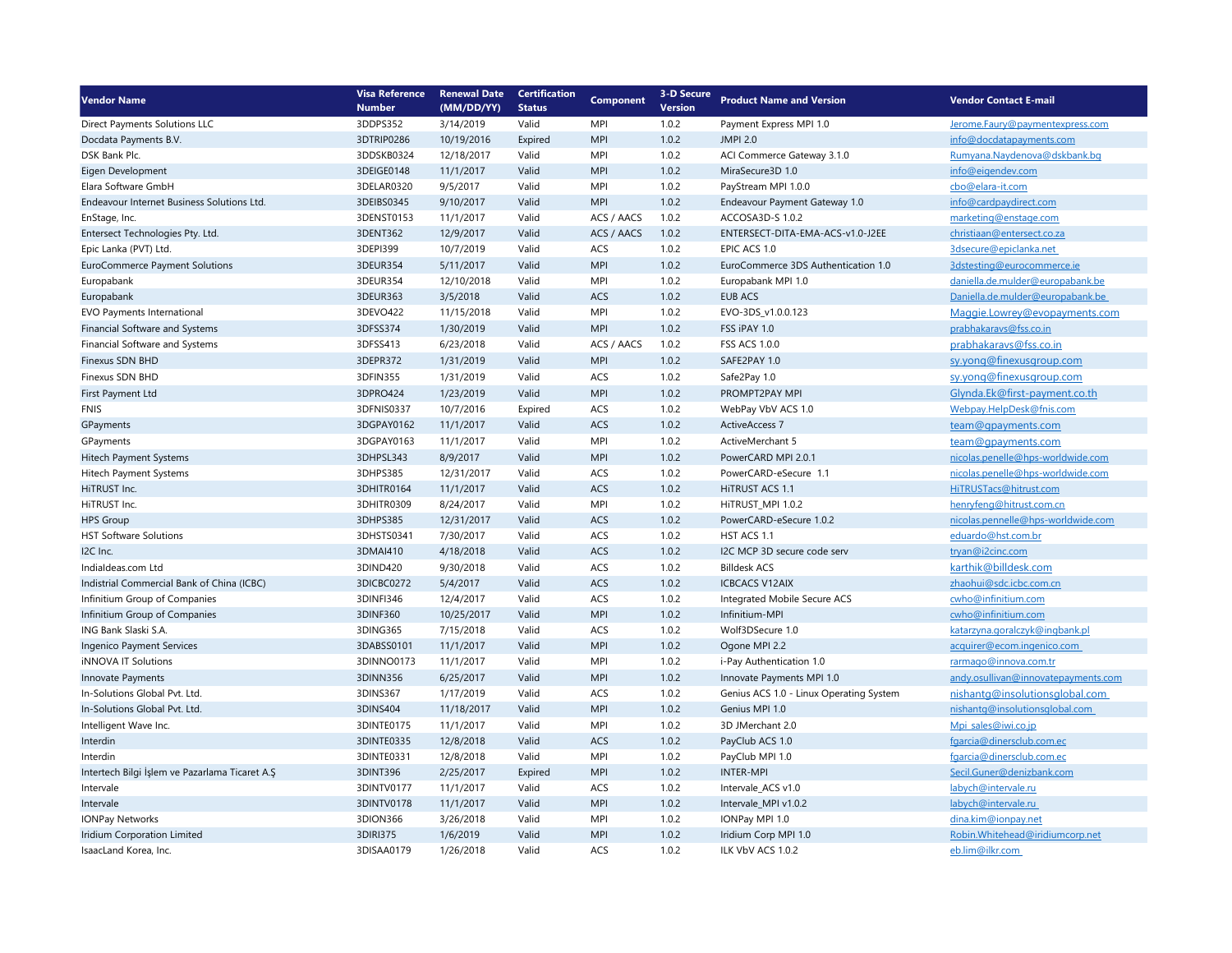| <b>Vendor Name</b>                         | <b>Visa Reference</b> | <b>Renewal Date</b> | <b>Certification</b> | <b>Component</b> | <b>3-D Secure</b> |                                     | <b>Vendor Contact E-mail</b>          |
|--------------------------------------------|-----------------------|---------------------|----------------------|------------------|-------------------|-------------------------------------|---------------------------------------|
|                                            | <b>Number</b>         | (MM/DD/YY)          | <b>Status</b>        |                  | <b>Version</b>    | <b>Product Name and Version</b>     |                                       |
| IsaacLand Korea, Inc.                      | 3DISAA0180            | 1/26/2018           | Valid                | ACS              | 1.0.2             | <b>ILK ACS 1.0.2</b>                | eb.lim@ilkr.com                       |
| IsaacLand Korea, Inc.                      | 3DISAA0181            | 1/26/2018           | Valid                | <b>MPI</b>       | 1.0.2             | ILK VbV MPI 1.0.2                   | eb.lim@ilkr.com                       |
| IsaacLand Korea, Inc.                      | 3DISAA0182            | 1/26/2018           | Valid                | <b>MPI</b>       | 1.0.2             | ILK KMPI 1.0                        | eb.lim@ilkr.com                       |
| ITCARD Centrum Technologii Platniczych SA  | 3DITC392              | 9/16/2018           | Valid                | ACS              | 1.0.2             | <b>ITCARD ACS 1.0 RHEL</b>          | m.bugaj@itcard.pl                     |
| Izealiant                                  | 3DIZE406              | 2/18/2018           | Valid                | <b>ACS</b>       | 1.0.2             | ZealMac 1.0                         | Amit_khatri@izealiant.com             |
| J4S BVBA                                   | 3DJ4S383              | 12/10/2017          | Valid                | <b>MPI</b>       | 1.0.2             | JForce MPI 1.0                      | Joury.gokel@j4s.be                    |
| Japan Card Network Co. Ltd.                | 3DJCB359              | 8/22/2017           | Valid                | ACS              | 1.0.2             | CARDNET 3-D Secure ACS System       | takiyanagi@cardnet.co.jp              |
| Joint Electronic Teller Services Ltd.      | 3dJETc0305            | 9/8/2018            | Valid                | MPI              | 1.0.2             | JETCO Payment Gateway               | alfredwong@jetco.com.hk               |
| Lyra Network                               | 3DLYR358              | 8/22/2017           | Valid                | <b>MPI</b>       | 1.0.2             | Lyra Network MPI 1.0                | 3ds@lyra-network.com                  |
| M2M Group                                  | 3DM2M380              | 9/5/2017            | Valid                | ACS              | 1.0.2             | MX-ACS 9.0                          | acs@m2mgroup.com                      |
| M2M Group                                  | 3DM2M391              | 2/22/2019           | Valid                | <b>MPI</b>       | 1.0.2             | <b>MX-MPI 9.0</b>                   | olahlou@m2mgroup.com                  |
| <b>MasterCard Payment Gateway Services</b> | 3DDATC0147            | 11/1/2017           | Valid                | <b>MPI</b>       | 1.0.2             | DataCash MPI 1.0                    | mpi@datacash.com                      |
| MasterCard Payment Gateway Services        | 3DQSIP02222           | 9/14/2018           | Valid                | mpi              | 1.0.2             | MasterCard Payment Gateway Services | gateway_support@mastercard.com        |
| Modirum Oy                                 | 3DMODI0293            | 11/9/2017           | Valid                | ACS              | 1.0.2             | MDpay ACS 3.0                       | info@modirum.com                      |
| Modirum Oy                                 | 3DMODI0291            | 6/10/2017           | Valid                | <b>MPI</b>       | 1.0.2             | MDpay MPI Core 4.0 for Java         | info@modirum.com                      |
| Modirum Oy                                 | 3DMODI0196            | 11/1/2017           | Valid                | <b>MPI</b>       | 1.0.2             | MDpay 3-D Secure MPI Core 3.0       | info@modirum.com                      |
| NBCO LLC Money.Mail.Ru                     | 3DMAI409              | 4/4/2018            | Valid                | <b>MPI</b>       | 1.0.2             | MultyMPI 1.0                        | samoilov@corp.mail.ru                 |
| Netcetera AG                               | 3DNET379              | 10/31/2018          | Valid                | <b>MPI</b>       | 1.0.2             | Netcetera MPI 1.0                   | mpi@netcetera.com                     |
| Nets Estonia AS                            | 3DPANK0294            | 11/17/2017          | Valid                | <b>MPI</b>       | 1.0.2             | PKK_iPay_MPI_HPUX11i 5.2.0          | 3dsecure@estcard.ee                   |
| Nets Estonia AS                            | 3DNET361              | 12/9/2017           | Valid                | ACS / AACS       | 1.0.2             | PKK_ACS_J11                         | 3dsecure@estcard.ee                   |
| Networks & Transactional Systems S.P.A.    | 3DNTS378              | 4/29/2017           | Valid                | ACS              | 1.0.2             | ACFS ACS 5.0                        | v.masenzani@netsw.it                  |
| Networks & Transactional Systems S.P.A.    | 3DNETW0200            | 11/1/2017           | Valid                | MPI              | 1.0.2             | <b>IGFS 4.0</b>                     | v.masenzani@netsw.it                  |
| Networks & Transactional Systems S.P.A.    | 3DNETW405             | 11/1/2017           | Valid                | <b>MPI</b>       | 1.0.2             | <b>IGFS 5.0</b>                     | v.masenzani@netsw.it                  |
| NTT Data Corporation                       | 3DORBI0211            | 4/27/2018           | Valid                | ACS              | 1.0.2             | Orbiscom ControlPay TM ACS          | ikedati@nttdata.co.jp                 |
| Open Transaction Systems                   | 3DOPEN0210            | 11/1/2017           | Valid                | <b>MPI</b>       | 1.0.2             | OTS MPI 2.0                         | kazakov@ots.ru                        |
| Open Transaction Systems                   | 3DOTS401              | 10/19/2017          | Valid                | ACS              | 1.0.2             | OTS24 3DS ACS                       | kazakov@ots.ru                        |
| OpenWay Systems Ltd.                       | 3DOPEW0299            | 1/27/2018           | Valid                | <b>MPI</b>       | 1.0.2             | Way4 MPI 1.0                        | akavko@openwaygroup.com               |
| OpenWay Systems Ltd.                       | 3DOPEW0303            | 2/17/2018           | Valid                | ACS              | 1.0.2             | Way4 ACS 1.0                        | akavko@openwaygroup.com               |
| <b>Optimal Payments</b>                    | 3DNETB0312            | 11/16/2016          | Expired              | <b>MPI</b>       | 1.0.2             | ThreeDME 0.0.1                      | Adam.brooks@optimalpayments.com       |
| Pay360 Limited                             | 3DSECP0227            | 8/7/2018            | Valid                | <b>MPI</b>       | 1.0.2             | Paypoint.Net MPI 1.0                | DL-CSS_Pay360ProductTeam@capita.co.uk |
| PayEx Solutions AB                         | 3DPAY369              | 1/26/2019           | Valid                | <b>MPI</b>       | 1.0.2             | PayEx POOL 3-D Secure 1.0           | pelle.johansson@payex.com             |
| PayU Payments Private Ltd.                 | 3DPAY408              | 4/1/2018            | Valid                | MPI              | 1.0.2             | PayU MPI 1.0                        | payumpi@payu.in                       |
| PayU Payments Private Ltd.                 | 3DPAY419              | 8/10/2018           | Valid                | ACS              | 1.0.2             | PAYU ACS 1.0                        | sachin.singhal@payu.in                |
| PC CardStandard                            | 3DPCC397              | 6/15/2019           | Valid                | ACS              | 1.0.2             | <b>CardStandard ACS</b>             | mps@cardstandard.ru                   |
| PetaFuel GMBH                              | 3DPET421              | 10/31/2018          | Valid                | ACS              | 1.0.2             | petaFuel ACS Solution 1.0           | ludwig.adam@petafuel.de               |
| Ping An Bank company Ltd. China            | 3DPIN416              | 3/20/2019           | Valid                | ACS              | 1.0.2             | PAB-ACS                             | caofeng@pingan.com.cn                 |
| PKO Bank Polski                            | 3DPKO376              | 2/12/2017           | Expired              | ACS              | 1.0.2             | Softax IPS TDS v1.2                 | Marcin.Golebiewski@pkobp.pl           |
| QIWI JSC                                   | 3DQIW415              | 7/8/2016            | Valid                | MPI              | 1.0.2             | QIWI MPI 1.0.2                      | s.yashmolkina@qiwi.ru                 |
| Rabobank Nederland                         | 3DRAB353              | 11/8/2016           | Expired              | ACS              | 1.0.2             | Rabobank ACS 1.0                    | R.J.J.Swen@rn.rabobank.nl             |
| <b>RazorPay</b>                            | 3DRAZ418              | 11/10/2018          | Valid                | <b>MPI</b>       | 1.0.2             | Blade 1.0                           | harshil@razorpay.com                  |
| <b>Realex Payments</b>                     | 3DREAL0223            | 11/1/2017           | Valid                | <b>MPI</b>       | 1.0.2             | RealMPI 1.0                         | realmpi@realexpayments.com            |
| <b>RSA</b>                                 | 3DCYOT0144            | 11/1/2017           | Valid                | ACS              | 1.0.2             | SecureSuite 2.5                     | dan.matot@rsa.com                     |
| <b>RSA</b>                                 | 3DCYOT0145            | 11/1/2017           | Valid                | AACS             | 1.0.2             | SecureSuite 3.1                     | dan.matot@rsa.com                     |
| S.Y. Polaris Co., Ltd.                     | 3DSYPO0315            | 4/18/2017           | Valid                | ACS / AACS       | 1.0.2             | Polaris XACS 1.0                    | icymoon@empal.com                     |
| S <sub>2</sub> M                           | 3DS2M387              | 2/27/2018           | Valid                | ACS              | 1.0.2             | SELECT System ACS 6.0               | mfikhane@s2m.net.ma                   |
| SecureBuy                                  | 3DSBU377              | 3/20/2017           | Expired              | <b>MPI</b>       | 1.0.2             | SecureBuy 2.0                       | jnapsky@securebuycommerce.com         |
| SEGLAN                                     | 3DSEGL0230            | 11/1/2017           | Valid                | <b>MPI</b>       | 1.0.2             | Open 3D MPI v2                      | igarcia@seglan.com                    |